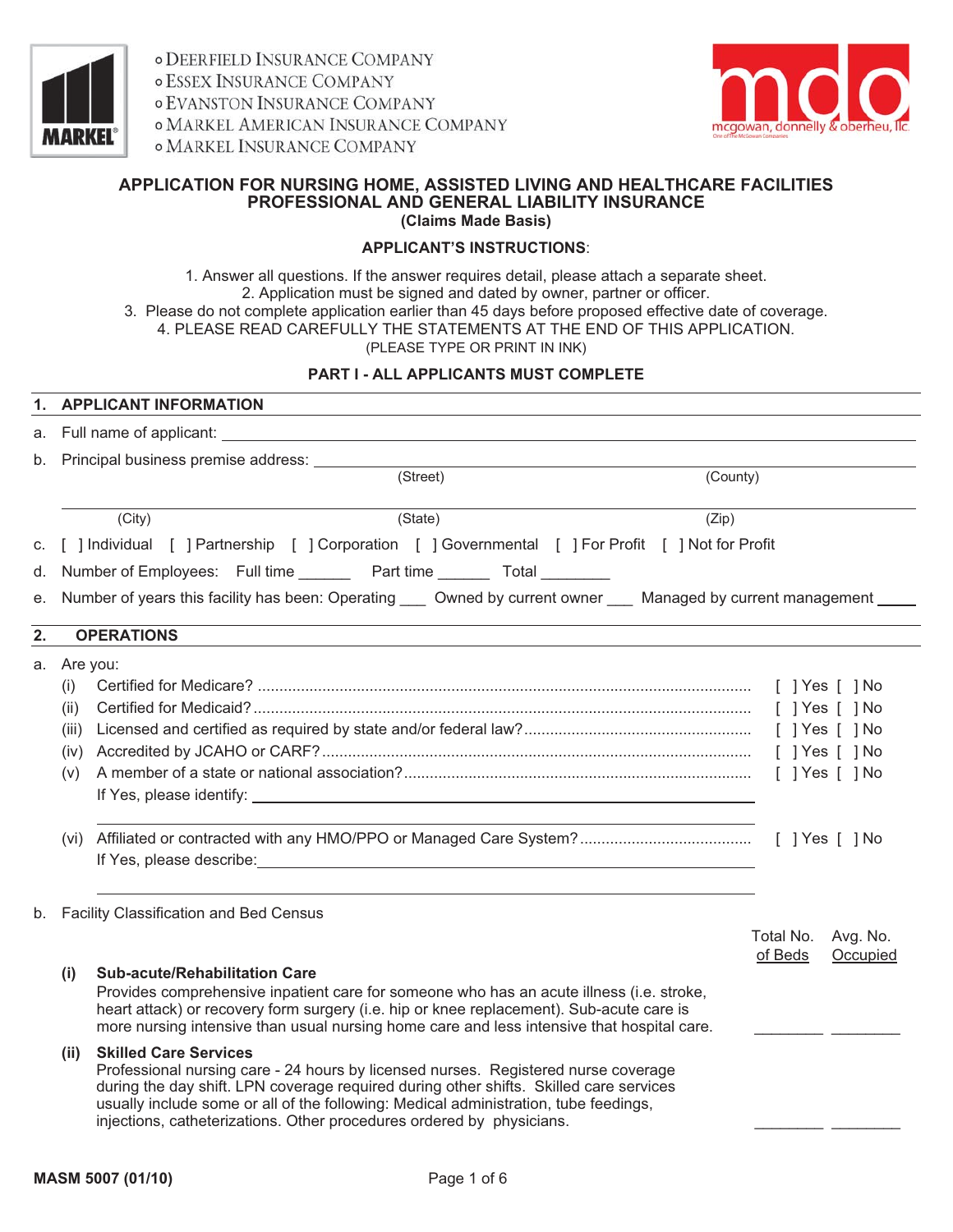|    |                                                                                                                                          | (iii) Intermediate Care Services<br>Nursing care during the day shift, 7 days per week, by either RNs or LPNs. No complex<br>nursing care (IVs, tube feedings, etc.). Assistance with activities or daily living (i.e.,<br>walking, bathing, dressing, eating). Some assistance with medical administration.                                                              |                                                                                                                                                                                                                                                                                                                                                  |                                                                                                                                                                                 |                                                                                                                                                                                                                                                                                                                                                                                               |  |  |  |  |
|----|------------------------------------------------------------------------------------------------------------------------------------------|---------------------------------------------------------------------------------------------------------------------------------------------------------------------------------------------------------------------------------------------------------------------------------------------------------------------------------------------------------------------------|--------------------------------------------------------------------------------------------------------------------------------------------------------------------------------------------------------------------------------------------------------------------------------------------------------------------------------------------------|---------------------------------------------------------------------------------------------------------------------------------------------------------------------------------|-----------------------------------------------------------------------------------------------------------------------------------------------------------------------------------------------------------------------------------------------------------------------------------------------------------------------------------------------------------------------------------------------|--|--|--|--|
|    |                                                                                                                                          | (iv) Assisted Living Services<br>Some nursing and/or health-related care to residents who do not require the degree of<br>care and treatment described as skilled or intermediate. Residents may require some<br>minor nursing care or help in activities such as washing, eating, bathing, dressing,<br>walking, taking of medication, and preparation of special diets. |                                                                                                                                                                                                                                                                                                                                                  |                                                                                                                                                                                 |                                                                                                                                                                                                                                                                                                                                                                                               |  |  |  |  |
|    | (v)                                                                                                                                      | <b>Residential Care Services</b><br>Residents are provided protective environments (meals and planned programs for<br>social and/or spiritual needs). Residents responsible for their own medication.                                                                                                                                                                     |                                                                                                                                                                                                                                                                                                                                                  |                                                                                                                                                                                 |                                                                                                                                                                                                                                                                                                                                                                                               |  |  |  |  |
|    |                                                                                                                                          | (vi) Independent Living Services<br>Retirement communities where residents live in apartments. Nursing or personal care<br>is provided on an incidental or emergency basis only. More than 75% of the residents<br>are over the age of 65.                                                                                                                                |                                                                                                                                                                                                                                                                                                                                                  |                                                                                                                                                                                 |                                                                                                                                                                                                                                                                                                                                                                                               |  |  |  |  |
| c. |                                                                                                                                          | Resident/Patient Classifications (% of patient population): Medicaid ______ Medicare______ Private Day ______                                                                                                                                                                                                                                                             |                                                                                                                                                                                                                                                                                                                                                  |                                                                                                                                                                                 |                                                                                                                                                                                                                                                                                                                                                                                               |  |  |  |  |
| d. |                                                                                                                                          | Resident/Patient Classifications by Age:                                                                                                                                                                                                                                                                                                                                  | Age Group<br>Under 16<br>$17 - 21$<br>$22 - 36$<br>$37 - 50$<br>$51 - 65$<br>Over <sub>65</sub>                                                                                                                                                                                                                                                  |                                                                                                                                                                                 | No. of Residents/Patients% Non-ambulatory<br>the contract of the contract of the contract of the contract of the contract of the contract of the contract of<br>the control of the control of the control of the control of the control of the control of the control of the control of the control of the control of the control of the control of the control of the control of the control |  |  |  |  |
| е. |                                                                                                                                          |                                                                                                                                                                                                                                                                                                                                                                           |                                                                                                                                                                                                                                                                                                                                                  |                                                                                                                                                                                 |                                                                                                                                                                                                                                                                                                                                                                                               |  |  |  |  |
| f. |                                                                                                                                          | Do you advertise your professional services in any manner (other than simply a listing in a telephone                                                                                                                                                                                                                                                                     |                                                                                                                                                                                                                                                                                                                                                  |                                                                                                                                                                                 |                                                                                                                                                                                                                                                                                                                                                                                               |  |  |  |  |
|    |                                                                                                                                          | If Yes, attach a copy of ALL of your advertisements.                                                                                                                                                                                                                                                                                                                      |                                                                                                                                                                                                                                                                                                                                                  |                                                                                                                                                                                 |                                                                                                                                                                                                                                                                                                                                                                                               |  |  |  |  |
| g. |                                                                                                                                          | <b>Annual Gross Receipts:</b><br>Last 12 Months                                                                                                                                                                                                                                                                                                                           |                                                                                                                                                                                                                                                                                                                                                  |                                                                                                                                                                                 | Estimated next 12 months                                                                                                                                                                                                                                                                                                                                                                      |  |  |  |  |
|    |                                                                                                                                          | Medicare<br>Medicaid<br>Charitable<br>Private Pay                                                                                                                                                                                                                                                                                                                         |                                                                                                                                                                                                                                                                                                                                                  |                                                                                                                                                                                 |                                                                                                                                                                                                                                                                                                                                                                                               |  |  |  |  |
| h. |                                                                                                                                          | Is the Applicant a "Covered Entity" under the Health Insurance Portability and Accountability Act of 1996 (HIPAA) Privacy Rule?                                                                                                                                                                                                                                           |                                                                                                                                                                                                                                                                                                                                                  |                                                                                                                                                                                 |                                                                                                                                                                                                                                                                                                                                                                                               |  |  |  |  |
|    | If Yes,                                                                                                                                  |                                                                                                                                                                                                                                                                                                                                                                           |                                                                                                                                                                                                                                                                                                                                                  |                                                                                                                                                                                 |                                                                                                                                                                                                                                                                                                                                                                                               |  |  |  |  |
|    | (1)                                                                                                                                      |                                                                                                                                                                                                                                                                                                                                                                           |                                                                                                                                                                                                                                                                                                                                                  |                                                                                                                                                                                 |                                                                                                                                                                                                                                                                                                                                                                                               |  |  |  |  |
|    | Provide the name and title of the Applicant's Privacy Officer. <u>Community Community Community Community Community</u><br>(ii)          |                                                                                                                                                                                                                                                                                                                                                                           |                                                                                                                                                                                                                                                                                                                                                  |                                                                                                                                                                                 |                                                                                                                                                                                                                                                                                                                                                                                               |  |  |  |  |
|    | Our Business Associate Agreement is available at www.markelcorp.com. This is the only Business Associate Agreement we will<br>recognize. |                                                                                                                                                                                                                                                                                                                                                                           |                                                                                                                                                                                                                                                                                                                                                  |                                                                                                                                                                                 |                                                                                                                                                                                                                                                                                                                                                                                               |  |  |  |  |
| 3. |                                                                                                                                          | <b>SERVICES</b>                                                                                                                                                                                                                                                                                                                                                           |                                                                                                                                                                                                                                                                                                                                                  |                                                                                                                                                                                 |                                                                                                                                                                                                                                                                                                                                                                                               |  |  |  |  |
| а. |                                                                                                                                          | Do you provide the following services?                                                                                                                                                                                                                                                                                                                                    | <b>Yes</b><br><b>No</b>                                                                                                                                                                                                                                                                                                                          | % of Patients                                                                                                                                                                   |                                                                                                                                                                                                                                                                                                                                                                                               |  |  |  |  |
|    | (i)<br>(ii)<br>(iii)<br>(iv)<br>(v)<br>(vi)                                                                                              | Subacute Care Rehabilitation<br>Alcohol abuse rehabilitation<br>Drug abuse rehabilitation<br>Methadone treatment<br>Psychiatric care<br>Pet Therapy<br>(vii) Alzheimer/Dementia care                                                                                                                                                                                      | $\Box$<br>l I<br>$\begin{bmatrix} \end{bmatrix}$<br>$\begin{bmatrix} \end{bmatrix}$<br>$\begin{bmatrix} \end{bmatrix}$<br>$\begin{bmatrix} \end{bmatrix}$<br>$\begin{bmatrix} \end{bmatrix}$<br>$\begin{bmatrix} \end{bmatrix}$<br>$\begin{bmatrix} \end{bmatrix}$<br>$\begin{bmatrix} 1 \end{bmatrix}$<br>$\begin{bmatrix} \\ \\ \end{bmatrix}$ | <u> 1989 - Johann Barnett, martin e</u><br><u> 1980 - Johann Barnett, fransk politiker</u><br>the control of the control of the<br>the control of the control of the control of |                                                                                                                                                                                                                                                                                                                                                                                               |  |  |  |  |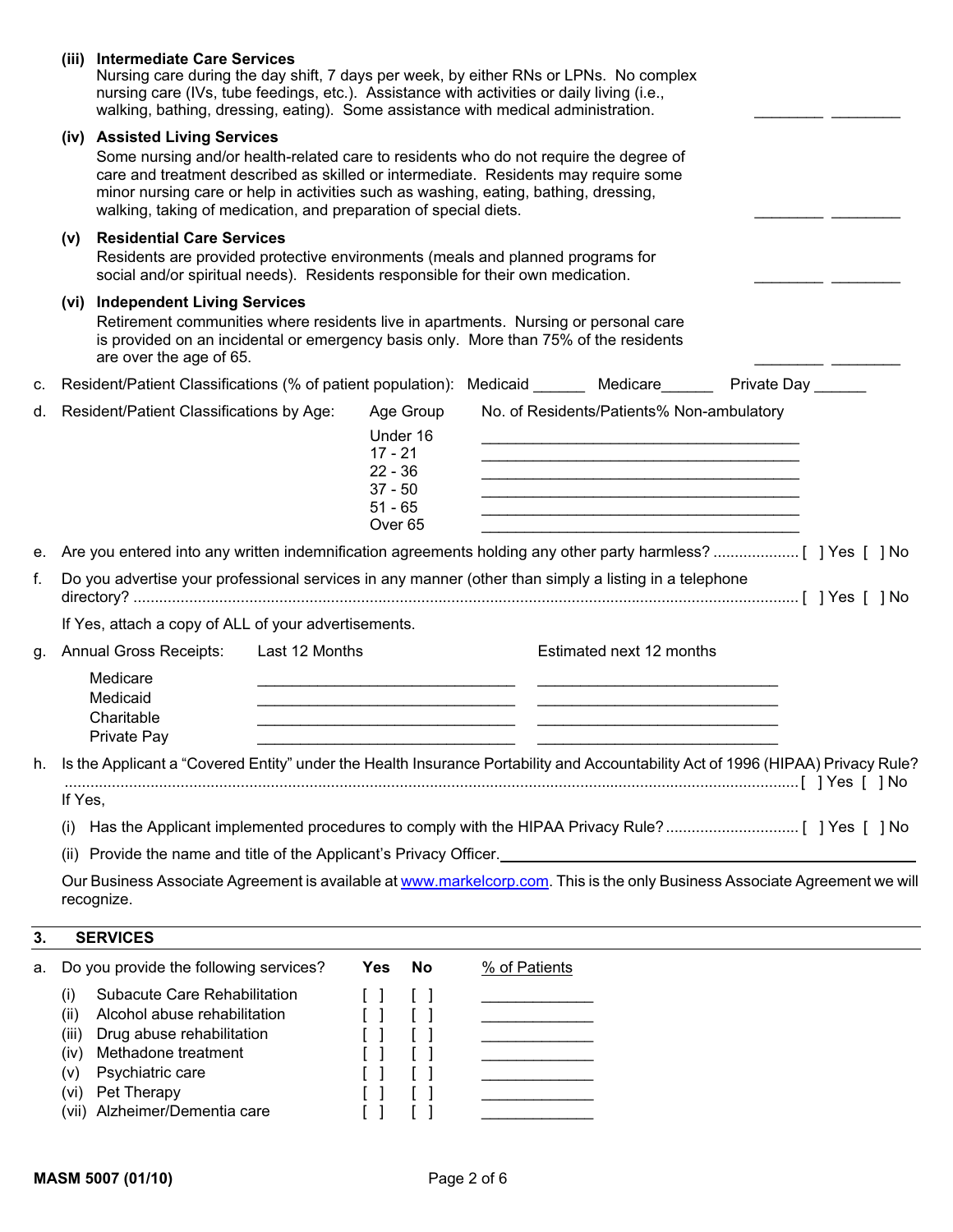|          | Page 3 of 6<br>MASM 5007 (01/10)                                                                                                                                                                                                                                               |                 |                                                                                      |
|----------|--------------------------------------------------------------------------------------------------------------------------------------------------------------------------------------------------------------------------------------------------------------------------------|-----------------|--------------------------------------------------------------------------------------|
|          | (ii)                                                                                                                                                                                                                                                                           |                 |                                                                                      |
| а.       | (i)                                                                                                                                                                                                                                                                            |                 |                                                                                      |
| 5.       | <b>STAFF</b>                                                                                                                                                                                                                                                                   |                 |                                                                                      |
| f.       | Are there alarms or exit doors to prevent patients from leaving the premises without proper                                                                                                                                                                                    |                 | $[$ ] Yes $[$ ] No                                                                   |
| е.       | Is smoking permitted in patient rooms? Describe any other rules applicable to smoking.                                                                                                                                                                                         |                 | $[$ ] Yes $[$ ] No                                                                   |
| d.       | How often are attending physicians required to update their patient charts? (No. of days) _______                                                                                                                                                                              |                 |                                                                                      |
|          |                                                                                                                                                                                                                                                                                |                 | $[$ ] Yes $[$ ] No<br>$[$ ] Yes $[$ ] No<br>$[$ ] Yes $[$ ] No<br>$[$ ] Yes $[$ ] No |
| c.       | Are written attending physician orders required for:                                                                                                                                                                                                                           |                 |                                                                                      |
|          | Limits of liability physicians required to carry: Lattitude of the control of the control of the control of the control of the control of the control of the control of the control of the control of the control of the contr<br>(ii)                                         |                 |                                                                                      |
| b.       | (i)                                                                                                                                                                                                                                                                            |                 |                                                                                      |
|          | (Questions (a) through (f) apply only to facilities that provide either skilled or intermediate nursing home services.)<br>If No, who performs the role of attending physician?                                                                                                |                 | [ ] Yes [ ] No                                                                       |
| 4.       | <b>PROCEDURES</b>                                                                                                                                                                                                                                                              |                 |                                                                                      |
| İ.<br>j. | Who determines if a patient must be transferred to another facility for further medical diagnosis or treatment? ____________                                                                                                                                                   |                 |                                                                                      |
|          | [ ] Staff [ ] Outside                                                                                                                                                                                                                                                          |                 |                                                                                      |
| g.<br>h. |                                                                                                                                                                                                                                                                                |                 |                                                                                      |
| f.       |                                                                                                                                                                                                                                                                                |                 |                                                                                      |
|          |                                                                                                                                                                                                                                                                                |                 |                                                                                      |
|          | (iv)<br>(V)                                                                                                                                                                                                                                                                    |                 |                                                                                      |
|          | (iii)                                                                                                                                                                                                                                                                          |                 |                                                                                      |
|          | If Yes, does this assessment include evaluation of:<br>(i)<br>(ii)                                                                                                                                                                                                             |                 |                                                                                      |
| е.       | d. Are any athletic or recreational facilities contained on your premises, e.g., swimming pool, gymnasium,<br>playing fields? If Yes, please describe in detail with particular attention to type of equipment present,<br>Is a nursing assessment conducted for new patients? |                 |                                                                                      |
|          | If Yes, please provide complete details                                                                                                                                                                                                                                        |                 |                                                                                      |
|          | Physical Rehabilitation/Therapy<br>Mental Rehabilitation/Therapy<br><b>Adult Day Care</b><br>Child/Adolescent Day Care                                                                                                                                                         |                 |                                                                                      |
|          | Pharmacy for non-residents/patient<br>Home Health Care                                                                                                                                                                                                                         | Visits/Revenues |                                                                                      |
|          | b. Identify any outpatient services provided by your facility                                                                                                                                                                                                                  | No. of Annual   |                                                                                      |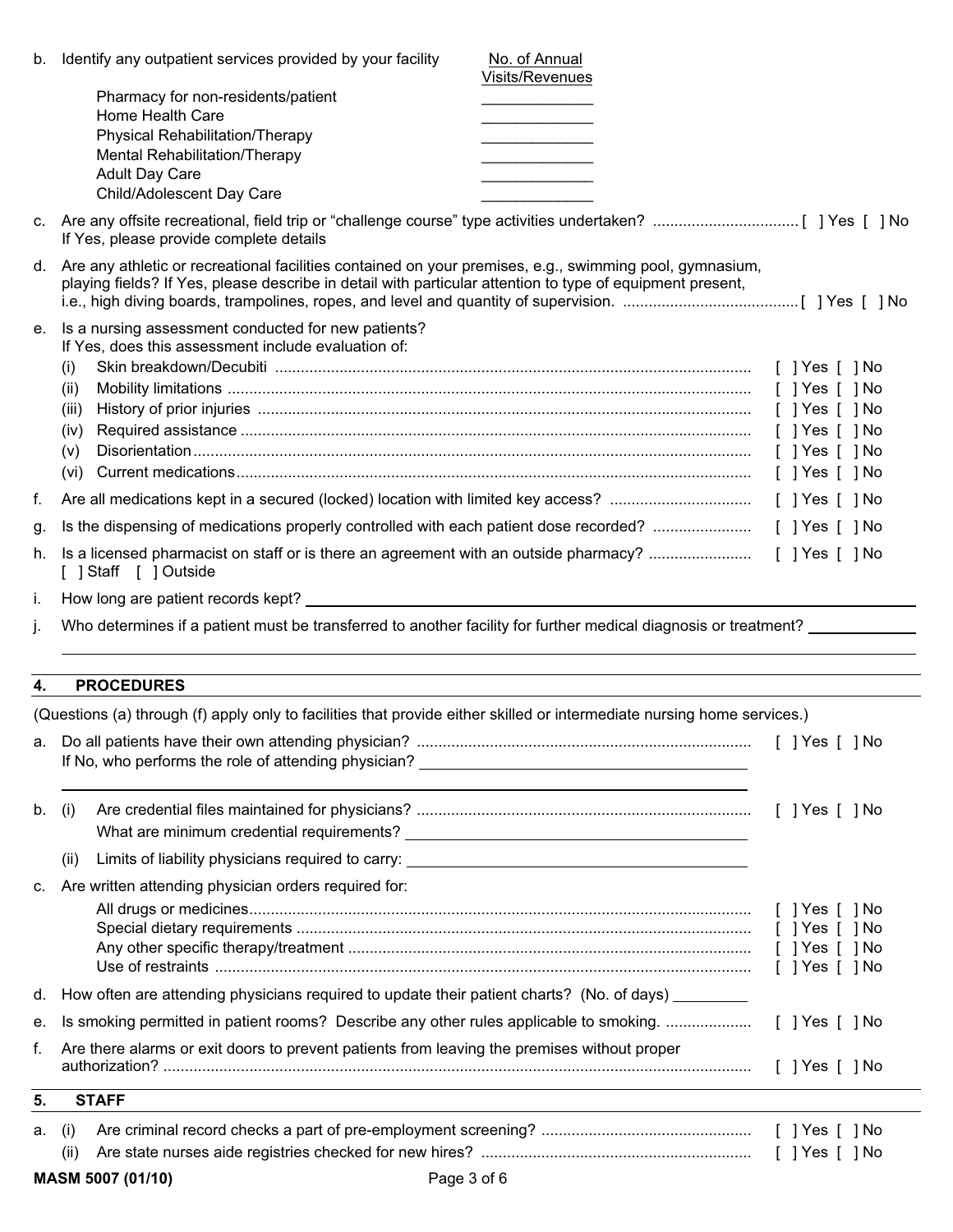b. For each position listed below, please respond.

|                         | Employed | Contracted | Full-Time | Part-Time | Years at<br><b>This</b><br>Facility | Years<br>Experience |
|-------------------------|----------|------------|-----------|-----------|-------------------------------------|---------------------|
| Director of Nursing     |          |            |           |           |                                     |                     |
| <b>Medical Director</b> |          |            |           |           |                                     |                     |
| Administrator           |          |            |           |           |                                     |                     |

Please provide name and qualifications of Medical Director:

c. For each classification listed below, show the number of full and part-time employees and/or independent contractors.

|                                                              |           | 1st Shift  | 2nd Shift |            | 3rd Shift |            |
|--------------------------------------------------------------|-----------|------------|-----------|------------|-----------|------------|
|                                                              | Employees | Contracted | Employees | Contracted | Employees | Contracted |
| Physicians on Staff                                          |           |            |           |            |           |            |
| Physicians on Call                                           |           |            |           |            |           |            |
| Dentists                                                     |           |            |           |            |           |            |
| <b>Registered Nurses</b>                                     |           |            |           |            |           |            |
| <b>Licensed Practical Nurses</b>                             |           |            |           |            |           |            |
| <b>Nurses Aides</b>                                          |           |            |           |            |           |            |
| <b>Physical Therapists</b>                                   |           |            |           |            |           |            |
| <b>Dieticians</b>                                            |           |            |           |            |           |            |
| <b>Beauticians/Barbers</b>                                   |           |            |           |            |           |            |
| <b>Administrative Personnel</b>                              |           |            |           |            |           |            |
| Maintenance/Security<br>Personnel                            |           |            |           |            |           |            |
| <b>Social Workers</b>                                        |           |            |           |            |           |            |
| Counselors                                                   |           |            |           |            |           |            |
| Pharmacists                                                  |           |            |           |            |           |            |
| Podiatrists                                                  |           |            |           |            |           |            |
| Other - describe                                             |           |            |           |            |           |            |
| Total Number of Employees/<br><b>Independent Contractors</b> |           |            |           |            |           |            |

### **6. CLAIMS/HISTORY**

If "Yes" to any of the questions below, attach a detailed explanation.

| a. Have you been the subject of investigatory or disciplinary proceedings or reprimand by an                       |  |  |
|--------------------------------------------------------------------------------------------------------------------|--|--|
| b. Have you been the subject of any license suspension or revocation or been place under probation? [ ] Yes [ ] No |  |  |
| c. Has any insurance company ever canceled, non-renewed or declined to accept your professional or                 |  |  |
|                                                                                                                    |  |  |
| e. Provide name and title of individual responsible for reviewing incident reports and determining whether         |  |  |
|                                                                                                                    |  |  |

f. Are you aware of any circumstances which may result in a malpractice claim or suit being made or brought against you? .................................................................................................................................. [ ] Yes [ ] No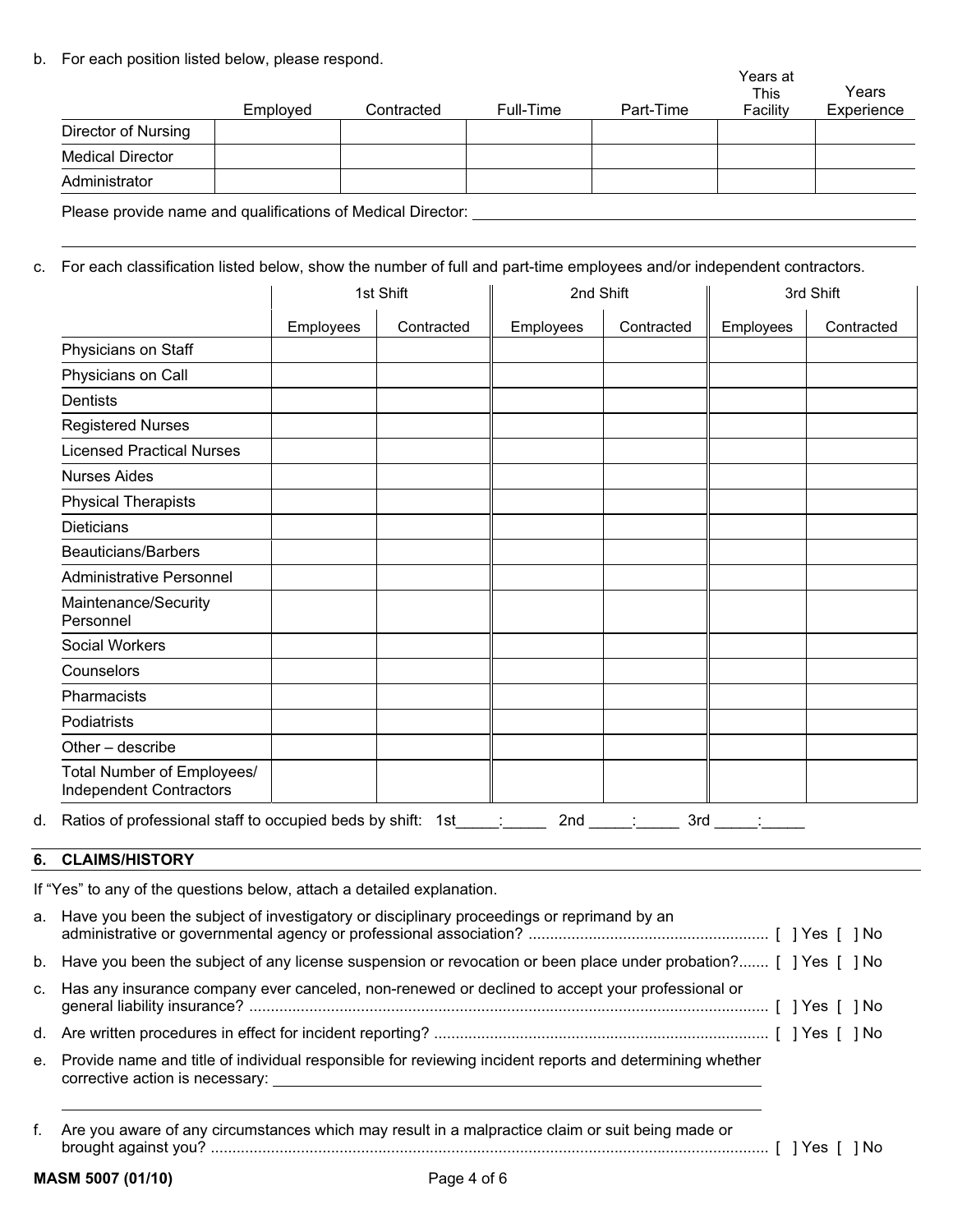g. Provide professional liability loss experience, currently valued, from your carrier for each of the last five (5) years.

|                      |                  |                        | h. List prior professional liability insurance carried for each of the past five year. IF NONE, STATE NONE. |                          |                                                                          |  |
|----------------------|------------------|------------------------|-------------------------------------------------------------------------------------------------------------|--------------------------|--------------------------------------------------------------------------|--|
| Insurance<br>Company | Policy<br>Number | Limits of<br>Liability | Deductible Premium                                                                                          | Expiration<br>Mo/Day/Yr. | Was this a Claims<br>Made Policy Form?<br><b>Retro Date</b><br>Yes<br>No |  |
|                      |                  |                        |                                                                                                             |                          |                                                                          |  |

i. Do you currently participate in or plan to participate in a state patient compensation fund, health care stabilization fund or other governmentally established malpractice liability funding mechanism?..............[ ] Yes [ ] No

### **PART II: COMPLETE ONLY IF GENERAL LIABILITY COVERAGE DESIRED**

#### **1. PREMISES INFO**

| a. | <b>Building Description</b>                                                                                                                                                             | Buildings/Wing |                                                                                                  |              |                                                               |  |  |  |
|----|-----------------------------------------------------------------------------------------------------------------------------------------------------------------------------------------|----------------|--------------------------------------------------------------------------------------------------|--------------|---------------------------------------------------------------|--|--|--|
|    |                                                                                                                                                                                         | #1             | #2                                                                                               | #3           | #4                                                            |  |  |  |
|    | <b>Type of Construction</b>                                                                                                                                                             |                |                                                                                                  |              |                                                               |  |  |  |
|    | No. of Stories                                                                                                                                                                          |                |                                                                                                  |              |                                                               |  |  |  |
|    | <b>Total Beds</b>                                                                                                                                                                       |                |                                                                                                  |              |                                                               |  |  |  |
|    | Date Built                                                                                                                                                                              |                |                                                                                                  |              |                                                               |  |  |  |
|    | Complete or Partial Sprinkler<br>System                                                                                                                                                 |                |                                                                                                  |              |                                                               |  |  |  |
|    | Use of Building                                                                                                                                                                         |                |                                                                                                  |              |                                                               |  |  |  |
| b. | Are patient care facilities equipped with:<br>(i)<br>(ii)<br>Exit doors of at least 42 inches width from all sleeping, diagnostic and treatment rooms?  [ ] Yes [ ] No<br>(iii)<br>(iv) |                |                                                                                                  |              |                                                               |  |  |  |
| C. | Location of smoke detectors:                                                                                                                                                            |                | Areas protected by approved automatic sprinkler system:                                          |              |                                                               |  |  |  |
|    | 1 None<br>Hallways<br><b>Common Areas</b><br>Patient or resident rooms<br>] Other - Location:                                                                                           | 1 None         | ] Trash collection area<br>] Soiled linen chutes & rooms<br>] Other - Location: ________________ | $\mathbf{L}$ | [ ] Hallways<br>] Common Areas<br>] Patient or resident rooms |  |  |  |
| d. |                                                                                                                                                                                         |                |                                                                                                  |              |                                                               |  |  |  |
| е. |                                                                                                                                                                                         |                |                                                                                                  |              |                                                               |  |  |  |
| f. |                                                                                                                                                                                         |                |                                                                                                  |              |                                                               |  |  |  |
| g. |                                                                                                                                                                                         |                |                                                                                                  |              |                                                               |  |  |  |
|    | 2. PROCEDURES                                                                                                                                                                           |                |                                                                                                  |              |                                                               |  |  |  |
|    | a. Evacuation:                                                                                                                                                                          |                |                                                                                                  |              |                                                               |  |  |  |